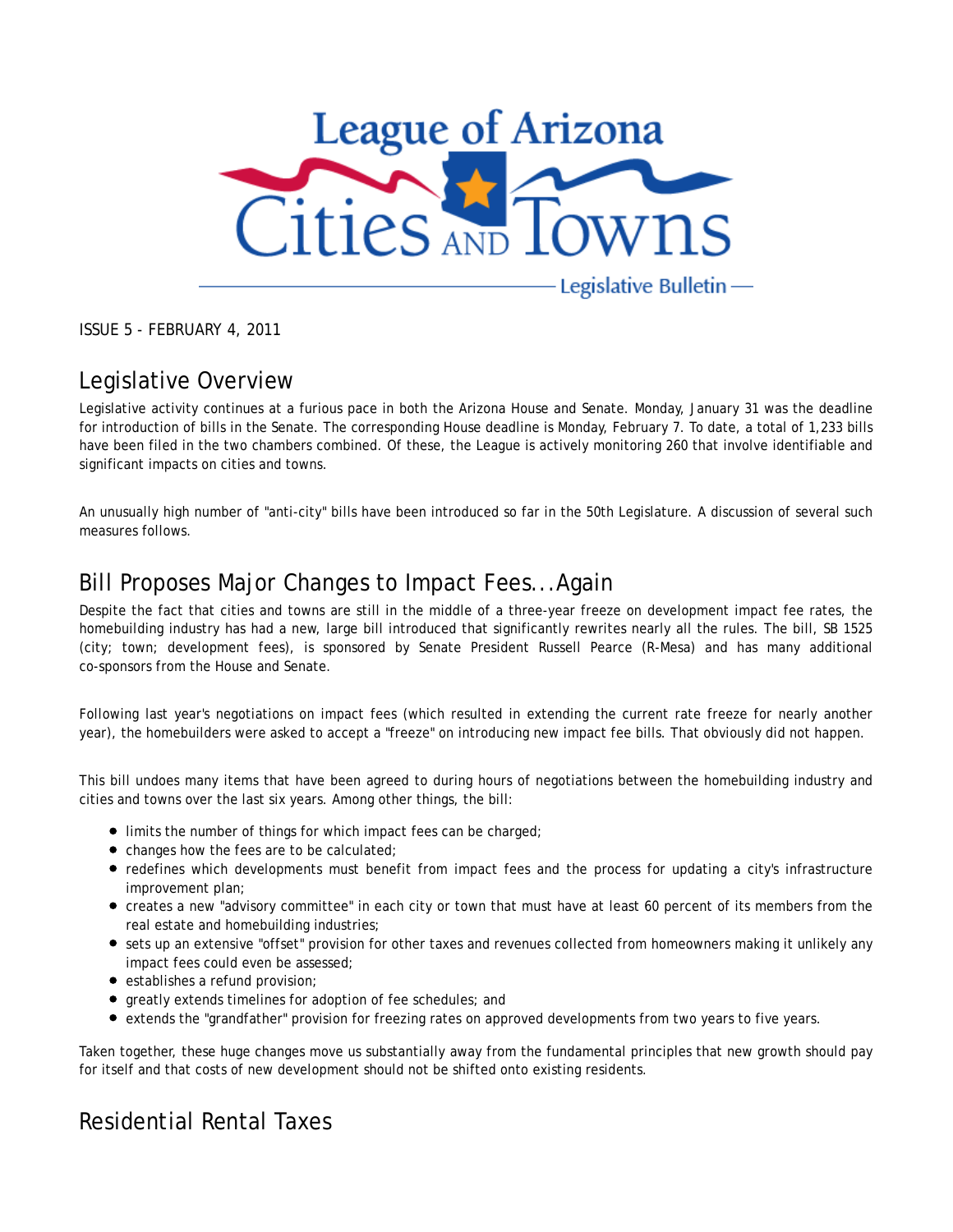SB 1160 (city sales tax; residential rental) requires that any increase on residential landlords go to a vote of the people. The bill passed the Senate Committee of the Whole on Thursday, February 3 and will likely go to Third Read next week. The League strongly opposes the measure and encourages you to contact your senators to urge a "no" vote. Among other things, the bill:

- Represents the epitome of special interest legislation, mandating special treatment for one group of taxpayers;
- Reduces the flexibility of mayors and councils to manage municipal budgets; and
- Creates a terrible precedent for other special interests seeking legislative protection from taxes.

## Apartment Trash Collection

Tuesday's House Environment Committee heard but held HB 2104 (trash collection; multi-family housing). This bill would mandate that private waste haulers be given the opportunity to contract for removal of trash from apartment complexes - a right that has already been legislatively conferred with respect to commercial complexes. The Chair of the committee, Rep. Amanda Reeve (R - Phoenix), took testimony but did not allow a vote on the measure. The League and city public works officials testified as to the adverse effects of the bill, including the potential for revenue loss to municipalities and decreased service to residential rental properties.

The bill will return to the committee in a couple of weeks, after the League and the proponents of the bill - the Arizona Multi-Housing Association - have an opportunity to meet and try to negotiate a compromise. The companion bill in the Senate, SB 1204, has not yet been scheduled for a hearing.

## Commercial Lease Tax Exemption

SB 1166 (municipal tax exemption; commercial lease) passed the Senate Committee of the Whole on Thursday, February 3. It is likely to proceed to Third Read early next week.

The bill exempts from taxation certain lease transactions between related corporations. Companion legislation in the House, HB 2230, passed the Rules Committee and may be considered by the House Committee of the Whole next week.

The League opposes the legislation in its current form because:

- The bill's financial impact on cities and towns remains unknown;
- We are concerned that large corporations will be able to exploit the legislation as a tax avoidance device, even though sponsors of the bill have stated that it is intended as a protection to small businesses and sole proprietorships; and
- We seek an opportunity to continue negotiations regarding the addition of a limitation ensuring that the legislation applies only to small businesses.

## Fire Sprinklers

HB 2153 (municipalities; counties; fire sprinklers; code) passed the Rules Committee this week. The function of the Rules Committee is to review legislation to determine whether it is constitutional and in proper form. The bill was scheduled for discussion in Caucus meetings, but was pulled from the Majority Caucus calendar for Tuesday; the measure must pass through that Caucus before it goes to the full House. We unaware of the reason for the bill's withdrawal from the Caucus calendar but will keep you apprised of its progress.

## Model City Tax Code

The House Ways and Means Committee heard HB 2236 (city tax code; official copy) on Monday, January 31. The bill, sponsored by Rep. Olson (R-Mesa) would require that the official version of the Model City Tax Code (MCTC) be maintained on a website of the Department of Revenue (DOR). (The MCTC website is currently maintained by the League of Arizona Cities and Towns.) The sponsor indicated in committee that the initiative was intended to move the MCTC to an entity that could be held liable for inaccuracies in the information. The League, which remains officially neutral on the bill, voiced its concerns over any implications that the MCTC website currently contains inaccurate information or is not updated in a timely fashion. The League is also concerned about the addition of responsibility to an already over-worked and understaffed state department. The bill was amended to make a technical change and passed out of committee. We will continue to monitor the bill and work with stakeholders as appropriate.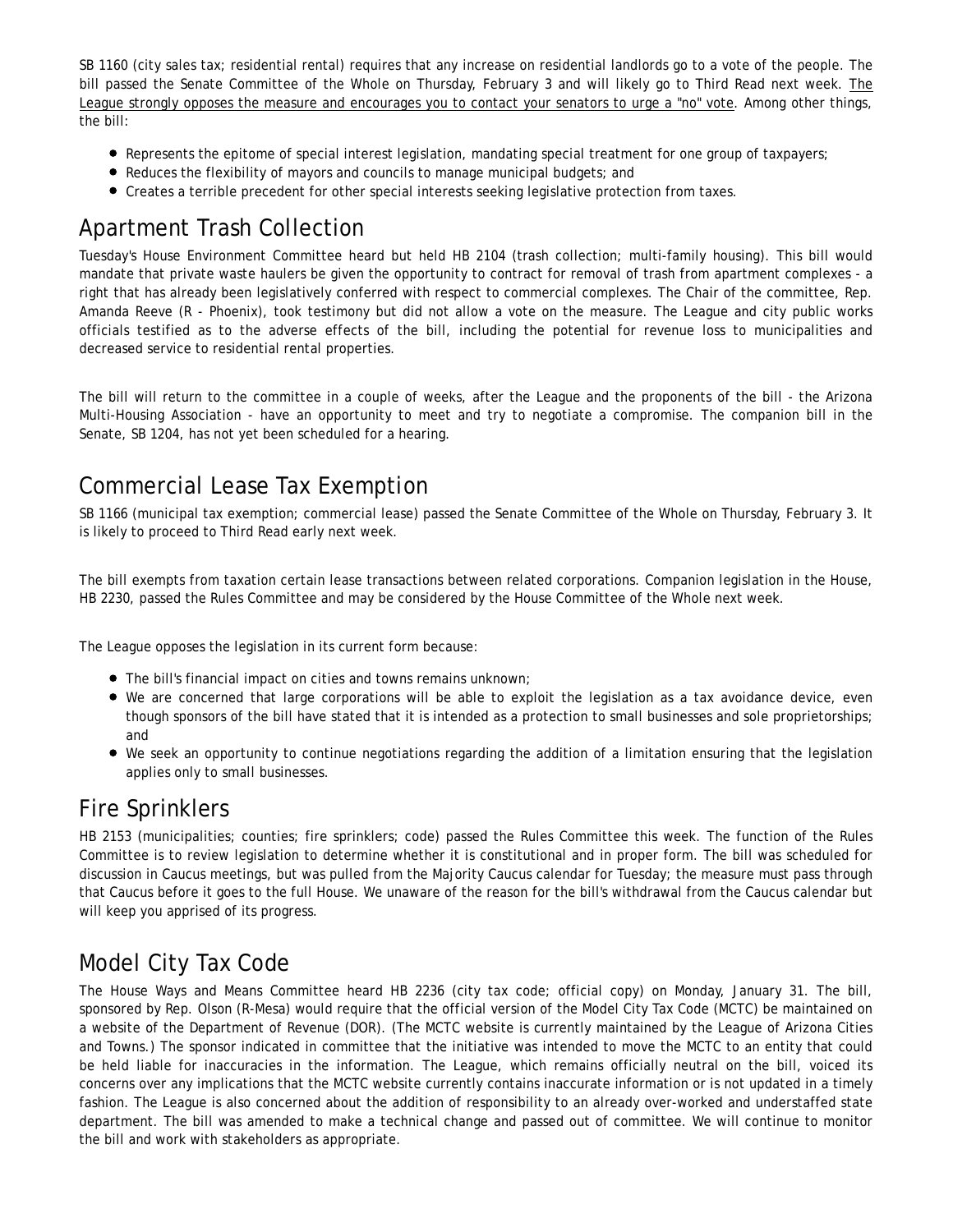# Economic Development and Jobs Creation

Sen. Yarbrough (R-Chandler) has introduced four bills to institute various forms of tax relief with the intended goal of encouraging economic development in Arizona. In total, the package of bills would impact cities on the order of tens of millions of dollars. The League testified on all four bills, expressing our support for gradual, targeted tax-cuts to inspire growth in our state; we are, however, cognizant of the bills' immediate and negative fiscal consequence for municipalities. The League testified as to estimated revenue losses, as well as to our position that such proposals should be considered in the larger context of the state budget as a whole. A synopsis of each of the four bills follows:

*SB 1161 (personal property tax; exemption; depreciation):* Effective tax year (TY) 2012, the Department of Revenue must increase the maximum property tax exemption for personal property based on the average increase of the two most recent employment cost indexes, instead of the GDP price deflator. Also effective TY2012, it reduces the depreciated assessment ratios for certain personal property by 10%.

*SB 1162 (corporate income tax rate reduction):* Beginning in TY2013, proportionally reduces the corporate income tax from 6.968% to 5% over four years.

*SB 1163 (business property tax assessment percentage):* Lowers the assessment ratio for commercial property from 20% to 18% over TY2012 and TY2013 and lowers the assessment ratio for agricultural property from 16% to 15% in TY2013.

*SB 1164 (income tax; corporate sales factor):* Modifies one of the options for calculating the allocation of corporate income tax for TY2016 and in TY2017 changes that option to the sales factor.

### Spice

SB 1202 (definition of dangerous drugs; synthetic) is the Senate companion to HB 2167. These bills classify the synthetic marijuana commonly known as "Spice" as a dangerous drug. On Monday, January 31, SB 1202 unanimously passed the Senate Judiciary Committee. Also this week, HB 2167 flew through the House Committee of the Whole and Third Read.

### Government Transparency

On Tuesday, February 1, the House Committee on Government passed a bill sponsored by Rep. Yee (R-Phoenix) that would require counties and municipalities to prominently post tentative and adopted budgets on their websites within given timeframes and retain that information for five years. The League voiced both its neutrality on the bill and its general support of government transparency. We also registered a number of concerns. With regards to HB 2422 (local government budgeting; posting; publication), we drew attention to the fact that many cities currently provide the subject information. Furthermore, we believe that, through active education and outreach, other cities could accomplish the bill's transparency goals *without* legislation. The League did meet with the bill sponsor, who expressed a willingness to address issues related to the bill's implementation. The League is drafting amendatory language and will continue to monitor the bill's progress.

## Firearms Omnibus Legislation

The Senate Committee on Judiciary will hear SB 1201 (firearms omnibus) on Monday, February 7th. This bill makes a multitude of changes to firearms law. The following summarizes some portions of the bill of especial concern to municipalities:

- **•** Strips away local control in dealing with confiscated weapons.
- Mandates that public establishments and events have "accessible" secured gun storage if firearms are not allowed inside. This could mean a requirement to have multiple locations with lockboxes and security personnel, instead of the current requirement of one such secured system per establishment.
- Provides that a person who is adversely affected by any ordinance, regulation, measure, directive, rule, enactment, order or policy who wins injunctive relief is to be awarded actual and consequential damages, attorney fees and costs in the trial and appellate courts. If an award ordered is not paid within seventy-two hours after the order's entry and publication, payment may be secured by seizure against any municipal vehicles used or operated for the benefit of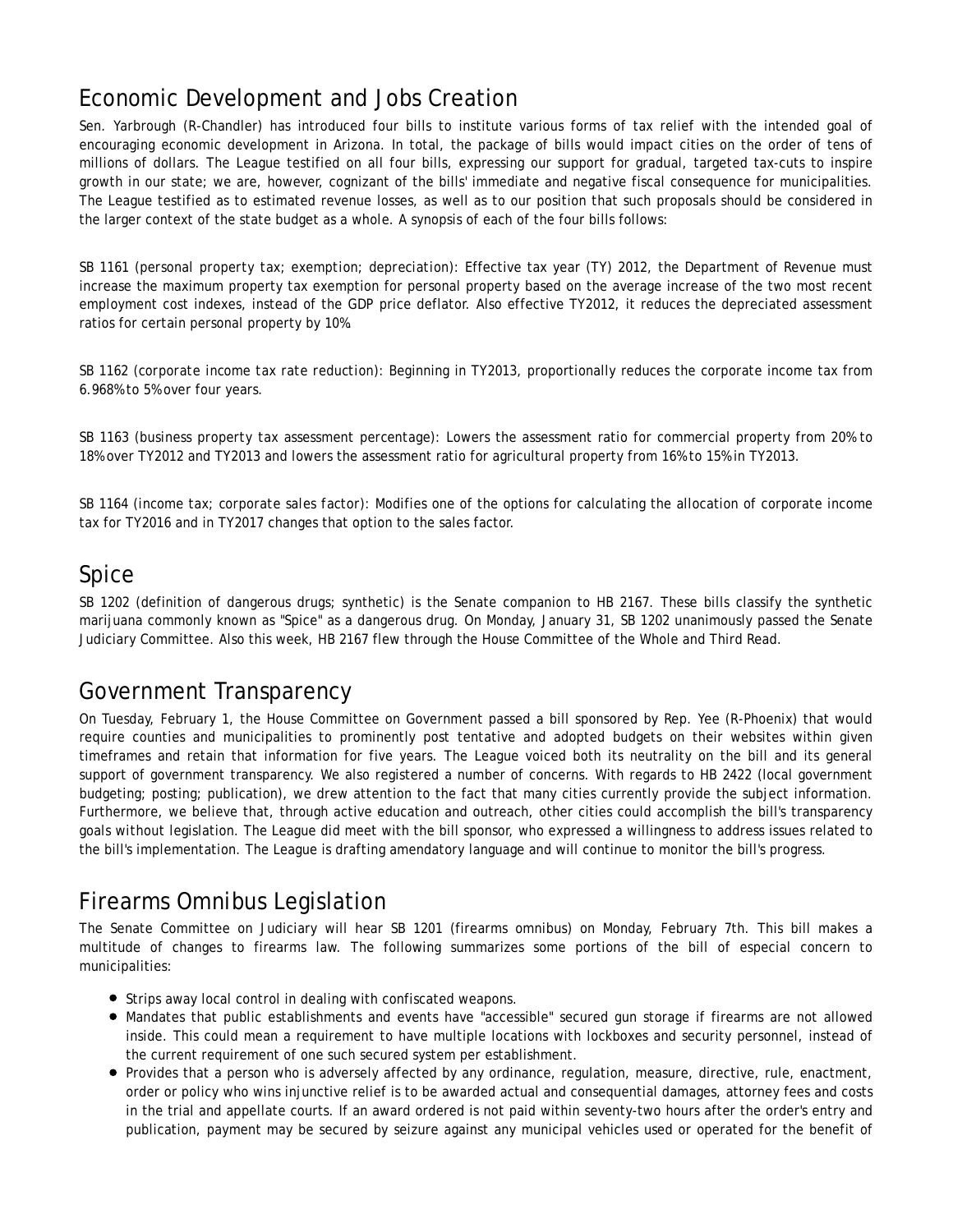any elected officeholder in the appropriate political subdivision.

There was a large stakeholder meeting concerning this bill earlier in the week. Stakeholders focused on the development of an amendment to eliminate many of the bill's more egregious provisions. We will closely monitor Monday's hearing and continue to work with interested parties. Watch for more on this developing story in next week's *Bulletin*.

### Hazardous and Solid Waste Fees

On January 24 and January 31, Rep. Amanda Reeve (R -Phoenix) and the Arizona Department of Environmental Quality (ADEQ) held stakeholder meetings to discuss proposed fees in the Hazardous Waste and Solid Waste programs intended to establish ADEQ as a self-funded agency. In connection with this effort, new fees are being proposed for Fiscal Year (FY) 2013. For FY 2012, ADEQ plans to seek an extension of the emergency fees that were authorized during last year's Seventh Special Session. Although many of the new fees - and proposed changes to existing fees - are quite high, the proposals are not finalized and are subject to the standard rulemaking procedure (which ADEQ could undertake as early as August/September of this year). A finalized version of legislation incorporating these proposals will be available next week. The League will continue to monitor the legislation as it develops and weigh its impact against other alternatives.

### Urban Revenue Sharing and City Finances

A guest column regarding urban revenue sharing, authored by League Executive Director Ken Strobeck, appeared in the Arizona Guardian on January 27. The full article can be found here.

Ken also appeared on Channel 8 public affairs program Horizon on Thursday night to discuss the current status of city finances and the potential impact of various legislative proposals. You can see that interview at this link.

### Legislator Profile - Representative Ted Vogt

Question: What do Joan Rivers, Donald Rumsfeld, Tina Fey and Dick Cheney all have in common? Answer: a relationship to Arizona Representative Ted Vogt. Read on for details.

In his 37 years, Rep. Vogt has already accomplished more than most individuals achieve in a lifetime. Yale University graduate. Distinguished military combat veteran. Improvisational actor. Investment banker in New York City. Advertising account executive in Chicago. Practicing attorney in Phoenix and Tucson. And now, Arizona legislator.

Square-jawed, poised, and earnest-yet-affable, Rep. Vogt cuts a figure that is part Clark Kent, part Eagle Scout (an honor he earned in his youth - naturally), and part local chamber of commerce booster. Rep. Vogt's odyssey of accomplishment began in Council Bluffs, Iowa, where he was born. Before he was two years old, his family was relocated by his father's company to Salt Lake City. Employed by Sperry-Univac (now L-3 Communications), the elder Mr. Vogt

worked on the development of data links for intelligence platforms and other defense technologies that his son would later rely upon as a military officer in Afghanistan.

Rep. Vogt was a public school student until sixth grade and then became, in his words, "a Protestant in a Catholic school system in a Mormon state." During his youth, Rep. Vogt grew to love the natural beauty of the Mountain West and spent a great deal of time hiking and camping in the Beehive State's sensational parks.

Following high school, Rep. Vogt attended Yale University in New Haven Connecticut. Far, far from home, Rep. Vogt's spirits were never dampened by the miserable east coast weather or the uber-competitiveness of an Ivy League college. "I *loved* all four years," Rep. Vogt fondly recalls. He immersed himself in campus life and became involved in student government and crew. On the recommendation of a crew teammate, he even auditioned for the Dukesmen, a singing group that failed to invite the young crooner into its fold. A history major at Yale, Rep. Vogt's senior thesis was on the history of the remote control.